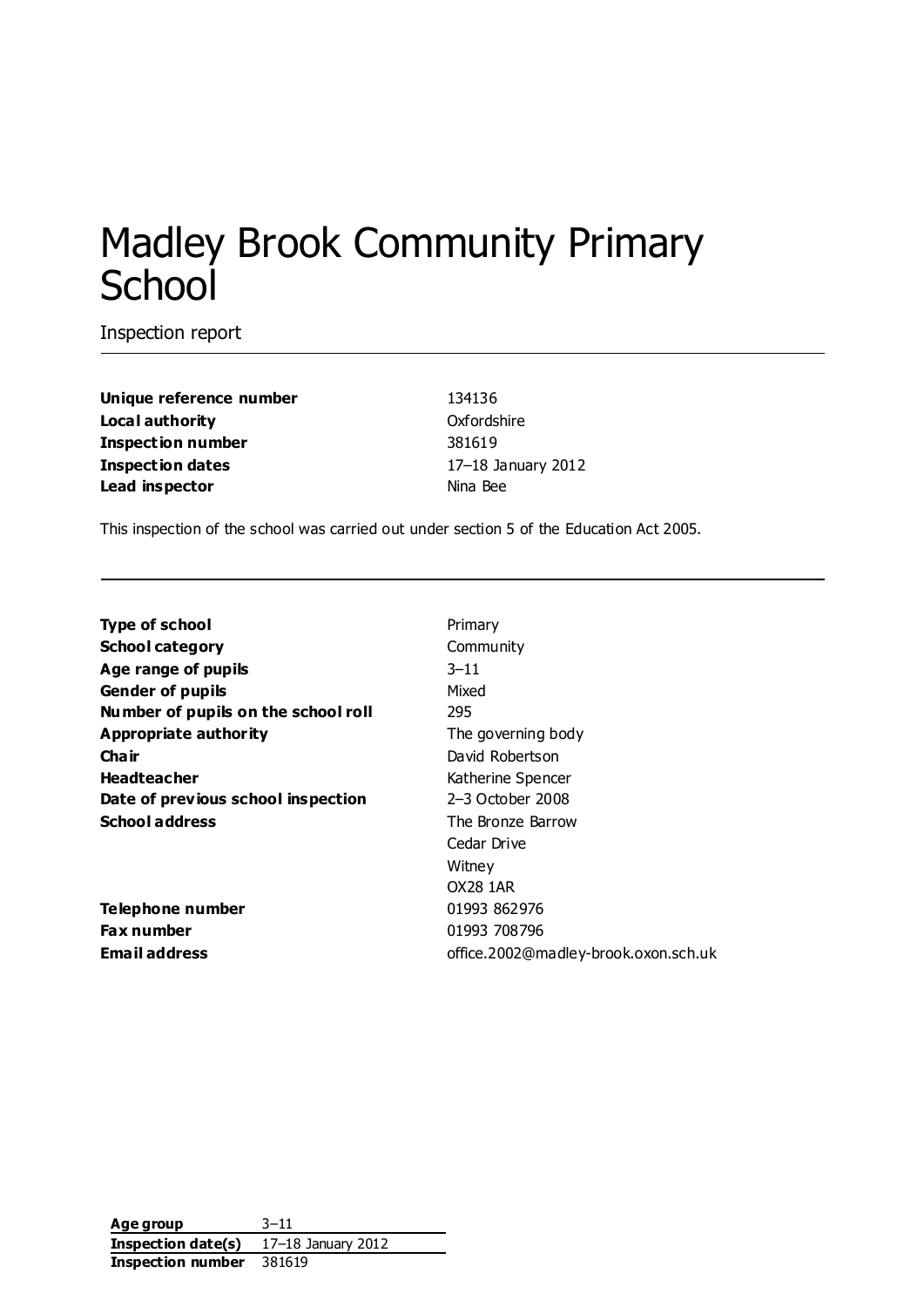

You can use Parent View to give Ofsted your opinion on your child's school. Ofsted will use the information parents and carers provide when deciding which schools to inspect and when.

You can also use Parent View to find out what other parents and carers think about schools in England. You can visit www.parentview.ofsted.gov.uk, or look for the link on the main Ofsted website: www.ofsted.gov.uk

The Office for Standards in Education, Children's Services and Skills (Ofsted) regulates and inspects to achieve excellence in the care of children and young people, and in education and skills for learners of all ages. It regulates and inspects childcare and children's social care, and inspects the Children and Family Court Advisory Support Service (Cafcass), schools, colleges, initial teacher training, work-based learning and skills training, adult and community learning, and education and training in prisons and other secure establishments. It assesses council children's services, and inspects services for looked after children, safeguarding and child protection.

Further copies of this report are obtainable from the school. Under the Education Act 2005, the school must provide a copy of this report free of charge to certain categories of people. A charge not exceeding the full cost of reproduction may be made for any other copies supplied.

If you would like a copy of this document in a different format, such as large print or Braille, please telephone 0300 123 4234, or email enquiries@ofsted.gov.uk.

You may copy all or parts of this document for non-commercial educational purposes, as long as you give details of the source and date of publication and do not alter the information in any way.

To receive regular email alerts about new publications, including survey reports and school inspection reports, please visit our website and go to 'Subscribe'.

Piccadilly Gate Store St **Manchester** M1 2WD

T: 0300 123 4234 Textphone: 0161 618 8524 E: enquiries@ofsted.gov.uk W: www.ofsted.gov.uk



© Crown copyright 2012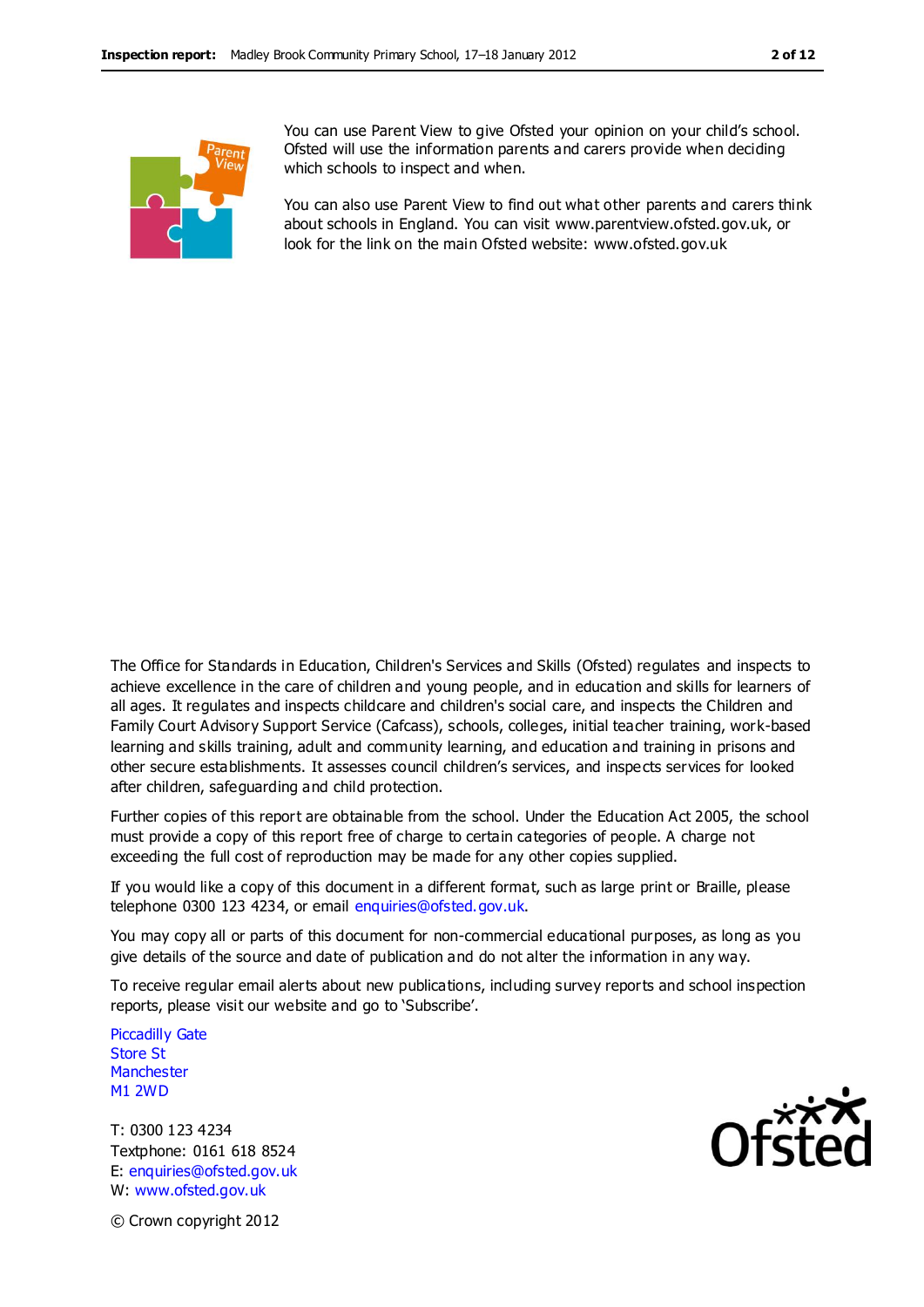# **Introduction**

| Additional inspector |
|----------------------|
| Additional inspector |
| Additional inspector |
|                      |

This inspection was carried out with two days' notice. Inspectors observed 21 lessons taught by 12 teachers. Discussions were held with staff, a few parents, pupils, members of the governing body and a representative from the local authority. Inspectors took account of the responses to the online questionnaire (Parent View) in planning the inspection, observed the work of the school and looked at safeguarding information, teachers' planning, school development planning and academic performance data. Responses to 97 questionnaires from parents and carers were analysed, along with 18 from staff and 80 from pupils.

# **Information about the school**

Madley Brook is larger than the average sized primary school. It shares a building with Springfield Community Special School which caters for pupils with severe and complex difficulties. Most pupils come from White British backgrounds with 10% coming from minority ethnic groups. The proportion of pupils known to be eligible for free school meals is below average. Very few pupils speak English as an additional language. The number of disabled pupils and those with special educational needs is broadly average. There has been a recent high turnover of staff, including senior staff. The school meets the current government floor standards.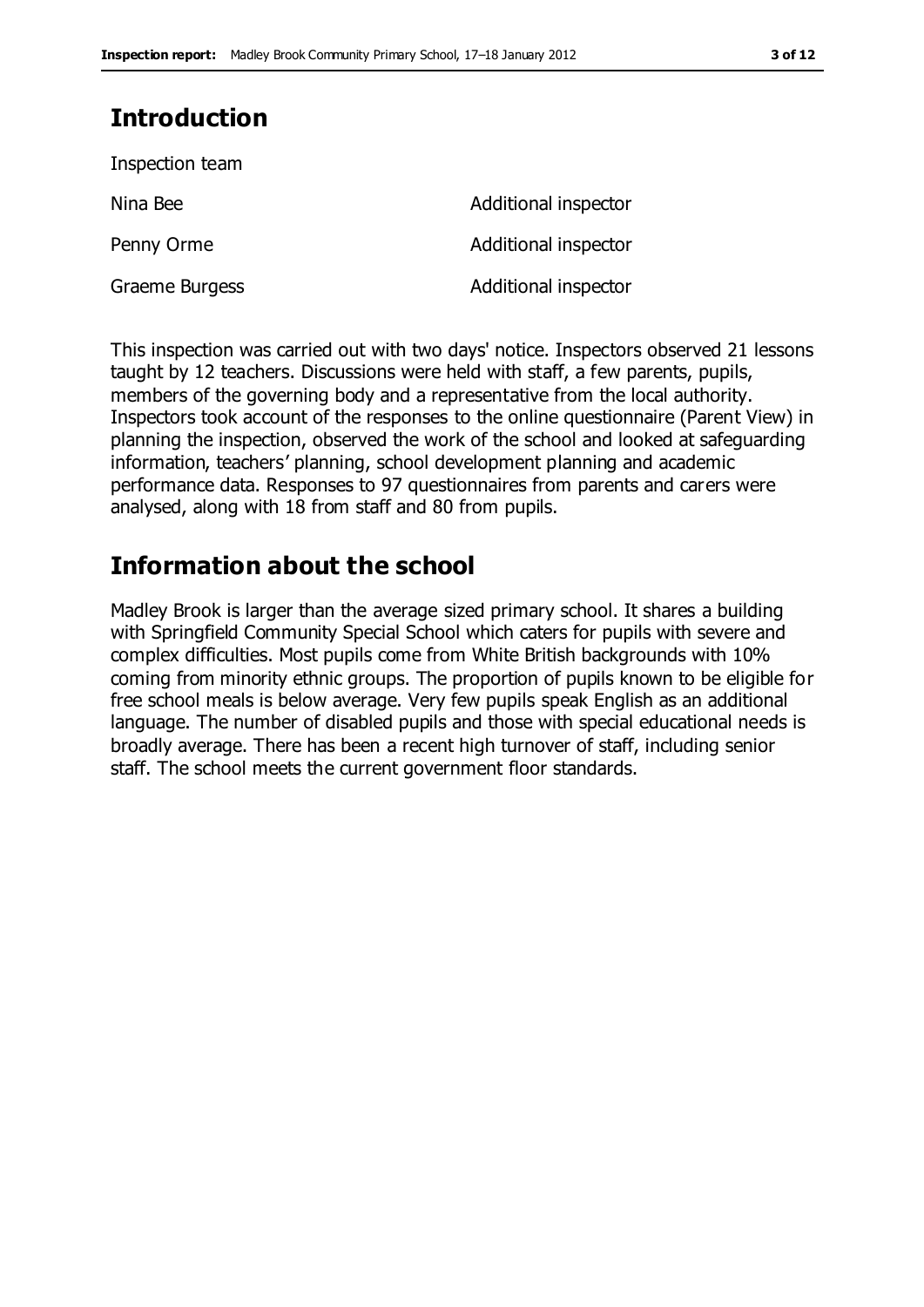# **Inspection judgements**

| <b>Overall effectiveness</b>     |   |
|----------------------------------|---|
|                                  |   |
| <b>Achievement of pupils</b>     | 3 |
| <b>Quality of teaching</b>       | 3 |
| Behaviour and safety of pupils   | 2 |
| <b>Leadership and management</b> | З |

### **Key findings**

- This is a satisfactory school.
- **Pupils behave well. Their attendance is above average and their behaviour is** expertly managed by staff.
- Governors and staff focus effectively on safety and have good procedures for keeping pupils safe. The governing body supports and challenges the school effectively.
- Children in the Nursery and Reception classes get off to a good start and achieve well because they are taught effectively. Achievement is good in Year 1 and Year 2 and this reflects the good quality of teaching.
- Achievement is satisfactory overall because in Years 3 to 6 there is not enough good teaching. Disabled pupils and those with special educational needs achieve as well as their classmates because they are suitably supported.
- Planning and teaching do not always address the different abilities within classes. Teachers' marking does not always effectively inform pupils about what they need to do to improve their work.
- Not all pupils are aware of the individual targets that have been set for them to try to reach in literacy and numeracy.
- Attainment is broadly average in writing and mathematics, but slightly higher in reading.
- The headteacher has developed excellent links with the adjoining special school, whose pupils and are very well integrated into lessons when they visit the school.
- The senior leadership team and subject leaders are not involved sufficiently in analysing academic performance data and monitoring the quality of teaching and learning.
- Spiritual, moral, social and cultural development is good overall. Pupils' moral and social development is strong. They enjoy learning and are polite and respectful towards each other and the adults who help them. Pupils' cultural awareness is not as good. There are too few planned opportunities for pupils to develop a good understanding of the different beliefs and cultures around the world.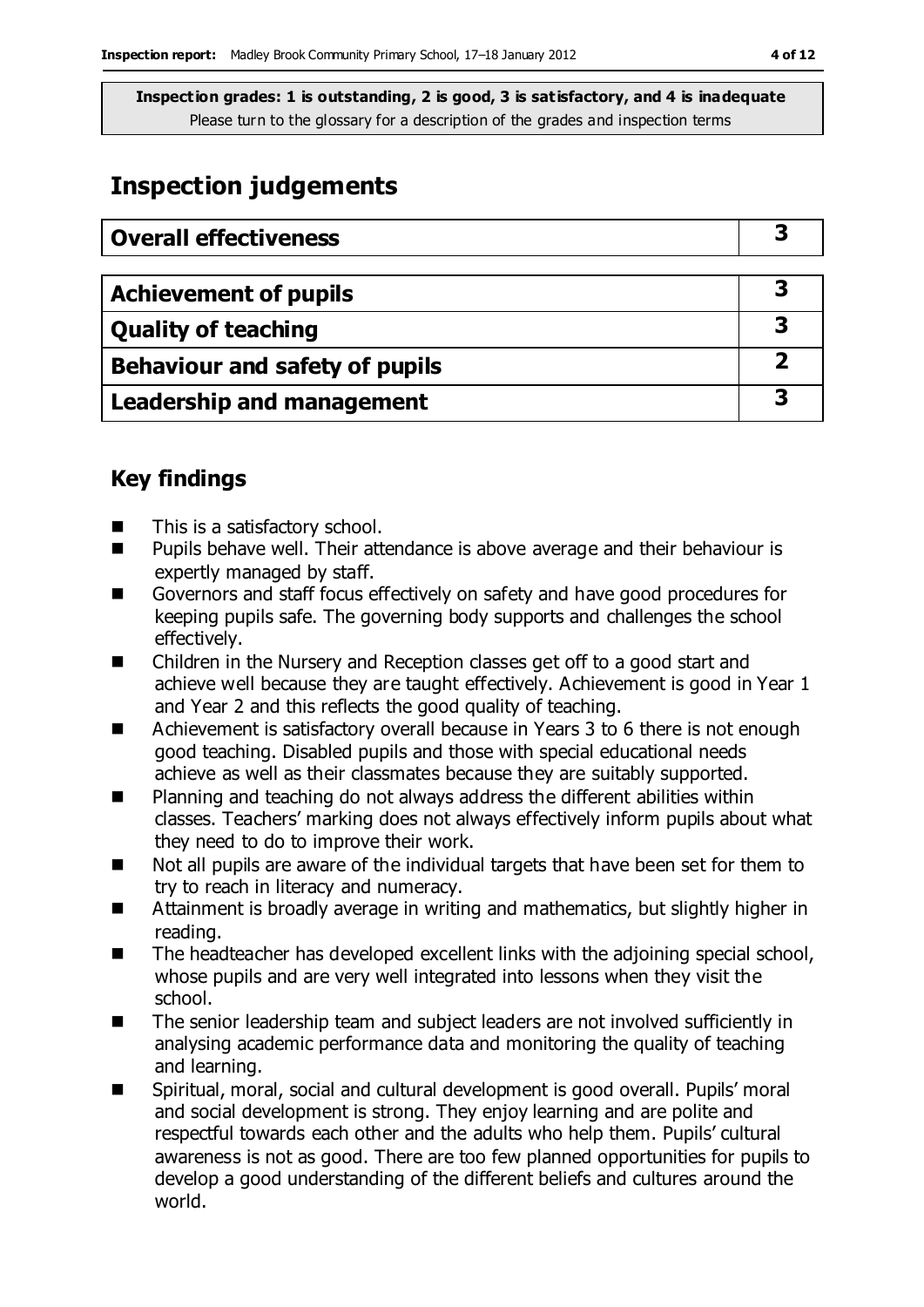Schools whose overall effectiveness is judged satisfactory may receive a monitoring visit from an Ofsted inspector before their next section 5 inspection.

### **What does the school need to do to improve further?**

- $\blacksquare$  Improve the quality of teaching and learning so that it is consistently good throughout the school by ensuring that:
	- teachers plan activities that are more accurately matched to the pupils' individual needs and abilities in each class
	- all pupils know the targets they are given for literacy and numeracy  $\overline{a}$
	- when teachers mark pupils' work they give them clear guidance on what they need to do to improve their work.
- Develop the monitoring and evaluating role of the senior leaders and subject coordinators, particularly in relation to analysing performance data, raising achievement and attainment and monitoring the quality of teaching and learning, particularly in English and mathematics.
- **Pedage 2** Provide pupils with more opportunities to engage with different groups beyond the school and local community so that they develop a better understanding of different beliefs and cultures in the United Kingdom and beyond.

### **Main report**

#### **Achievement of pupils**

Achievement is satisfactory overall although it varies as pupils move through the school. In the Early Years Foundation Stage, children reach levels that are broadly average by the end of their Reception Year. They achieve well in relation to their starting points. Pupils continue to achieve effectively as they move through Years 1 and 2. As a result, school data show that pupils in Year 2 are on course to reach levels that are above average in reading, writing and mathematics. This is an improvement on previous years and is the result of good teaching.

In Years 3 and 6, achievement is not so rapid because teaching is more variable and not enough is of good quality. Pupils currently in Year 6 are on course to attain average standards in English, mathematics, and expected levels for information and communication technology (ICT) and science. School data show that in reading, in Year 6, attainment is higher and achievement is good. The school acknowledges that a few pupils have not made the progress expected of them because of previous underachievement, especially in writing, when they were in Years 3 and 4. In the current Year 5, the picture looks more promising because achievement has been recently accelerated due to consistently good teaching. Disabled pupils and those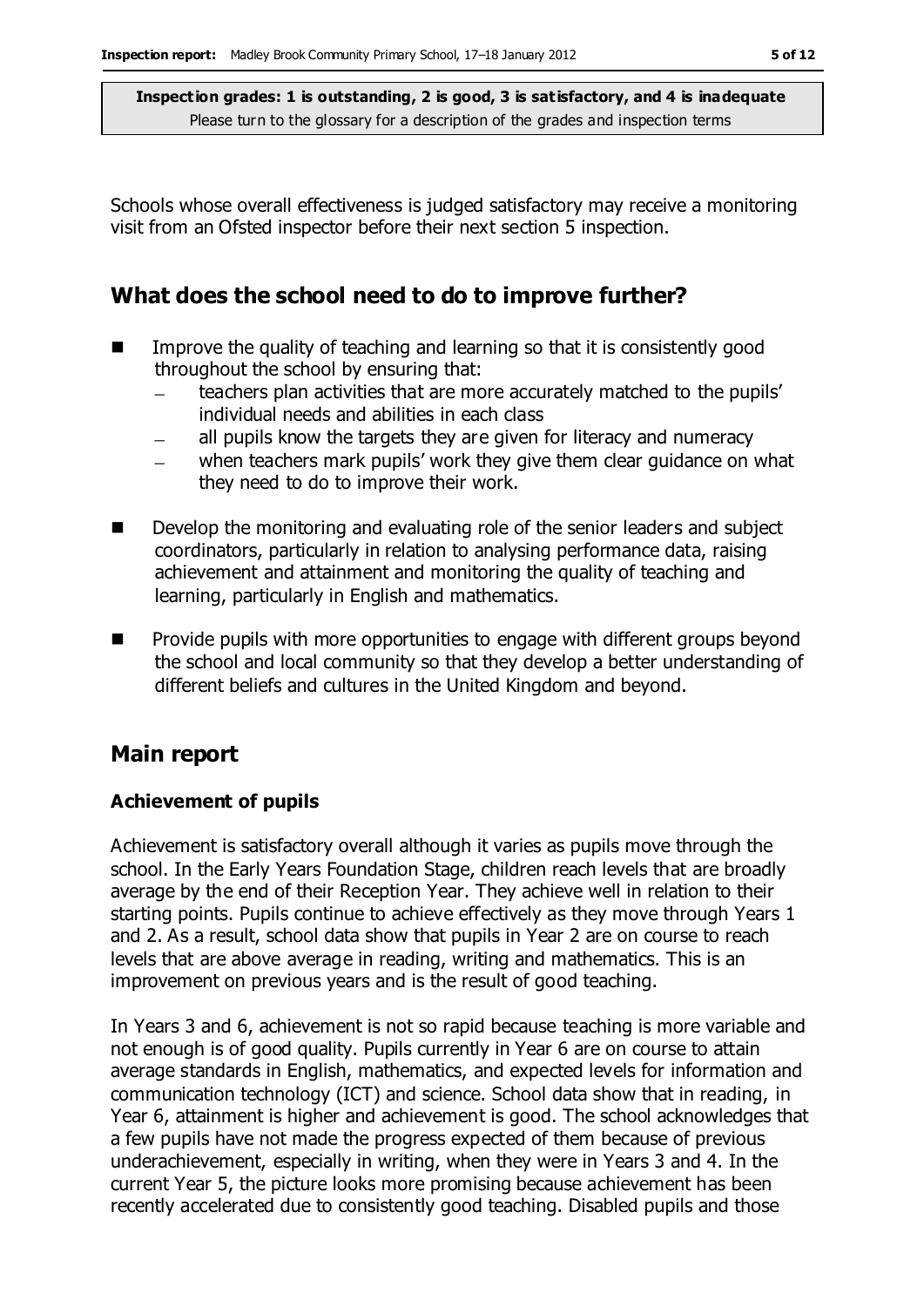with special educational needs achieve as well as their classmates because their needs are clearly identified and they are suitably supported in class. Pupils who are not on track to reach their targets are given additional support to develop basic literacy and numeracy skills. Achievement in these intervention programmes is usually at least satisfactory and at times good. Almost all parents and carers who returned questionnaires were happy with the progress and achievement of their children. Inspection evidence shows that pupils in the lower part of the school are doing better than those in Years 3 to 6.

#### **Quality of teaching**

Teaching is satisfactory overall and supports effectively strong provision for spiritual, moral, social and cultural development. Relationships between staff and pupils and pupils' attitudes to learning are both good. Teaching assistants contribute positively to learning. Good learning was observed during a literacy lesson in Year 5. Planning showed that all abilities were catered for and there was a high focus on pupils' literacy targets. The teacher had high expectations for all pupils and they responded positively because they all understood what they had to do. However, in some lessons, teachers do not consistently plan activities which address the different abilities within their classes. As a result, learning is not as good as it should be because pupils are not sufficiently challenged or they find activities too difficult to cope with. There are some good examples of supportive and informative marking, particularly in mathematics in Year 6 however; this is not consistent across the school. When teachers mark pupils' work they do not always give clear guidance on what is needed to improve or refer to how near pupils are in reaching the targets they are given in literacy and numeracy. Not all pupils can recall their targets. Currently targets are doing little to raise achievement.

School data and lesson observations show that teaching and learning are generally good in the three mixed Years 1 and 2 classes. Teachers focus well on different abilities, especially in numeracy lessons when pupils are placed in ability sets. Good learning was observed as pupils in the highest set focused on place value and ordering number. Higher ability pupils worked confidently and accurately with threedigit numbers. Much enthusiasm and enjoyment was observed. In the middle set, pupils were given good opportunities to articulate their thinking to reinforce and develop their understanding of place value when using two-digit numbers. Class numeracy targets were used effectively to reinforce and develop learning for all pupils. Occasionally, in literacy lessons activities are not always well matched to the different abilities and ages in the class and learning is not quite so good. Children in the Nursery and Reception classes are taught well. Activities are suitably organised, well resourced and successfully planned around the six areas of learning. Children's individual needs are effectively addressed and so they develop positive attitudes to learning and learn well. Much enjoyment was observed in one lesson as children took part in adult-led activities and those which they chose themselves.

In all lessons teachers focus effectively on developing pupils' personal and social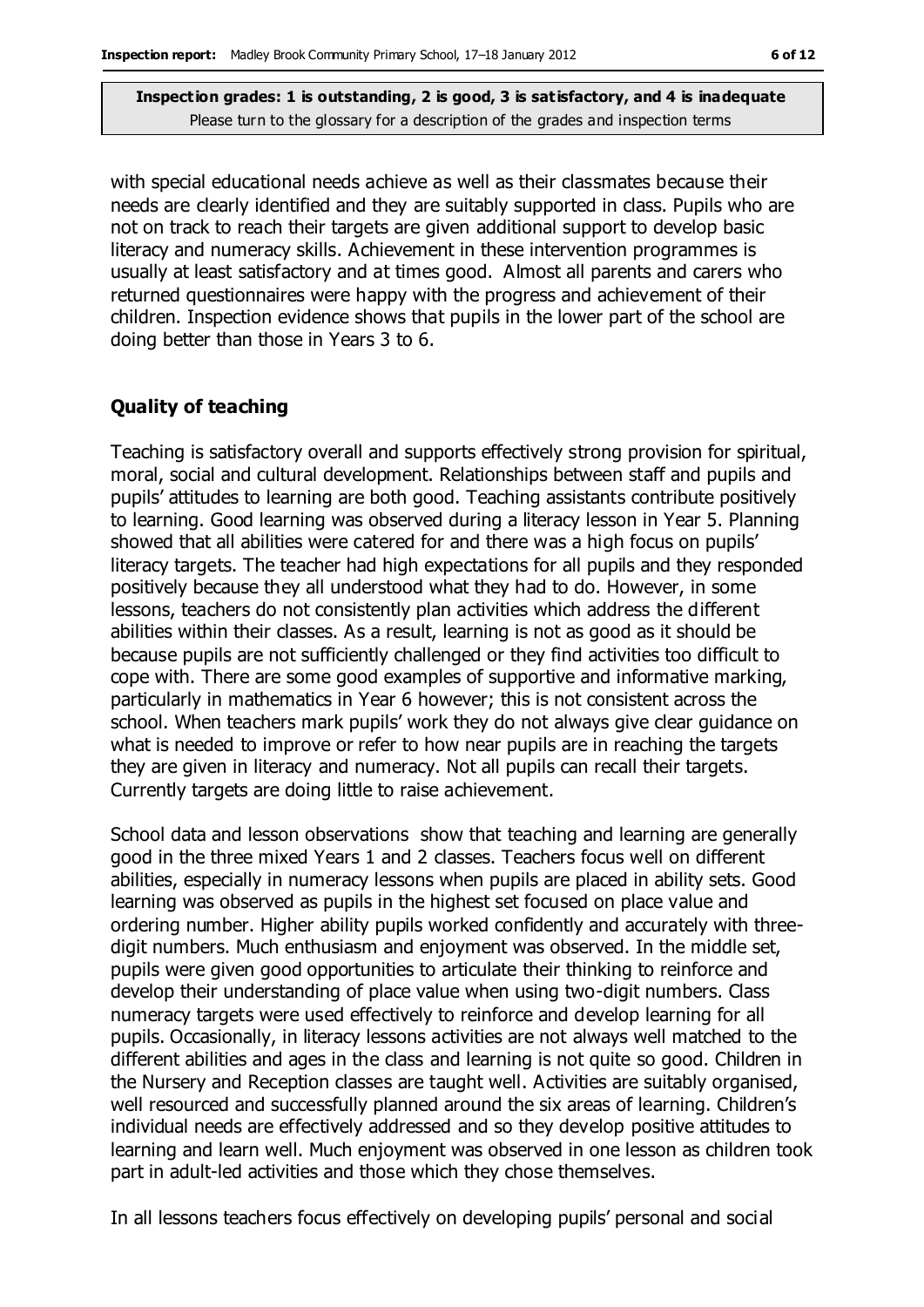skills. As a result, pupils were seen getting on well with the adults who help them and behaving well. Pupils are given good opportunities to work together in pairs and small groups and respond positively and maturely on these occasions. Pupils' cultural development is not as strong because there are too few planned opportunities for pupils to learn about different beliefs and cultures in the United Kingdom and beyond. This has been identified as a priority by the school. Parents' and carers' responses on returned questionnaires are positive about how the school helps their children to develop skills in communication, reading, writing and mathematics. Inspection evidence shows that teaching is better in the lower part of the school than in Years 3 to 6.

#### **Behaviour and safety of pupils**

Adults in the Nursery and Reception classes work effectively to ensure that the youngest children in the school quickly learn to behave correctly in different situations and play in a safe and secure environment. The importance of getting on with each other is a high priority in this school and behaviour is at least good throughout all year groups. Pupils take their learning seriously and certainly know how to behave in lessons and when out in the playground. As they get older, they display sensible and mature attitudes to life. There have been no exclusions for the last few years and there are effective systems to record any very rare incidents of poor behaviour. Responses from parents and carers to questionnaires show that they all feel that the school keeps their children safe. Almost all of them feel that behaviour is good and that any incidents of any type of bullying are effectively dealt with. A few pupils do not feel that behaviour is good. Inspection evidence clearly shows that behaviour is good and occasionally outstanding. In the Nursery class and on the playground where the older pupils play, behaviour and safety is excellent.

#### **Leadership and management**

The headteacher has created a school where everyone is made to feel welcome and valued whether they are pupils, parents and carers, staff or visitors. She has worked well with the staff and the governing body to ensure that the school fully meets all safeguarding requirements. Adults and pupils walk around with smiling faces and pupils thoroughly enjoy attending. As a result, attendance is above average. Excellent links have been established with the adjoining special school to enable very good integration between pupils and staff. Staff morale is high and parents' and carers' views of the school are almost all positive. The views of parents and carers are largely borne out by inspection evidence but this also shows that weaknesses in teaching affect learning for some pupils, particularly in Years 3 to 6. Along with the governors and senior leadership team, the headteacher has handled the high turnover of staff effectively and the quality of teaching is improving quickly. All senior staff and the governing body are ambitious and committed to improving the education currently provided. The school's recent initiatives to develop spelling, writing and mathematics, including opportunities for teachers' professional development, have already resulted in improvements in pupils' achievement in these areas. This is a clear indication that the school has a satisfactory capacity to improve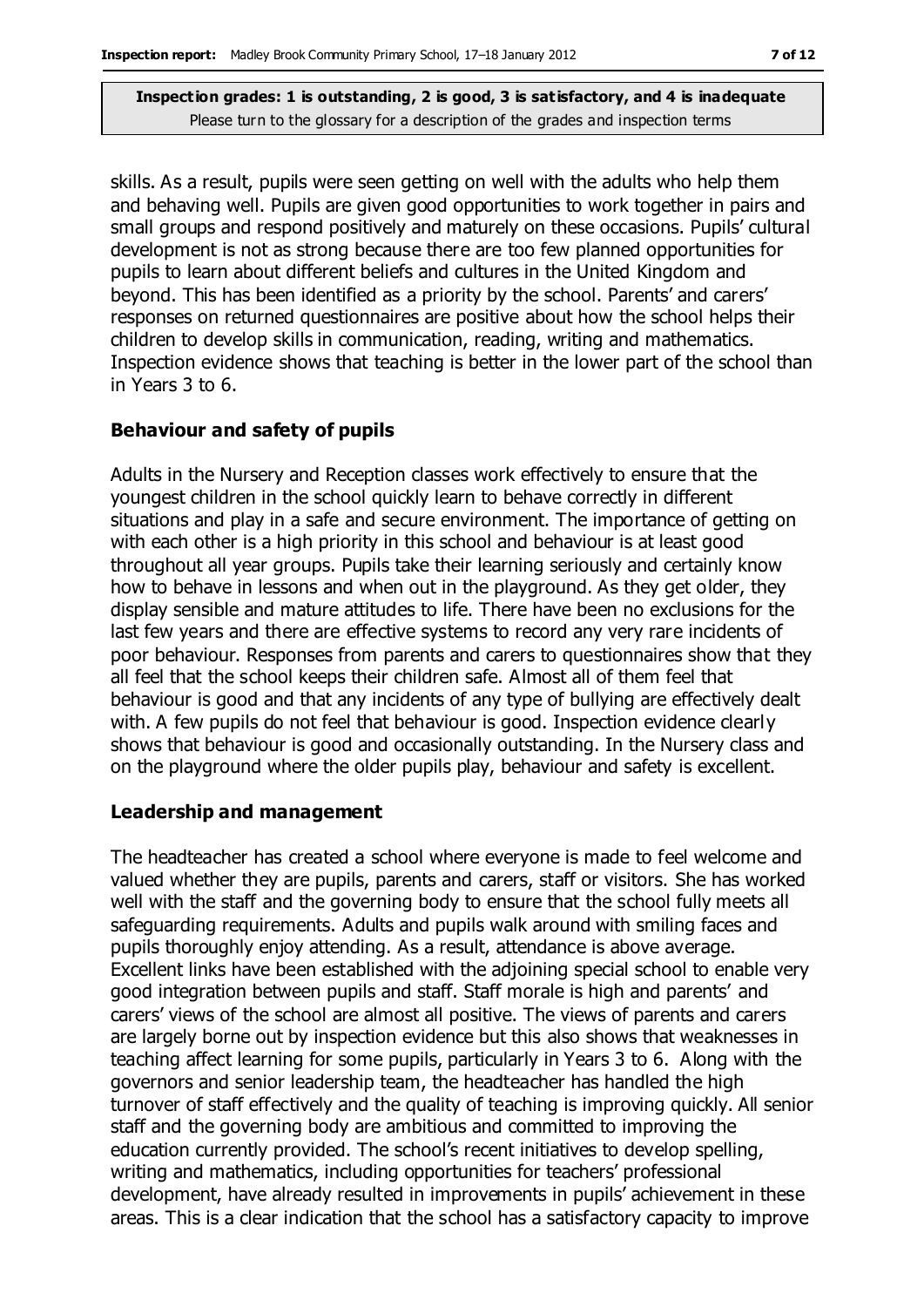#### further.

The governing body is well aware of its responsibilities. Governors visit the school frequently. They are effectively informed about its work and are able to offer challenge and support when necessary. The senior leadership team and subject coordinators, some of whom are relatively new, are not yet fully involved in analysing performance data and monitoring the quality of teaching and learning effectively. As a result, they do not have a detailed understanding of how well the school is doing, especially in relation to performance in English and mathematics. Recent monitoring of teaching has not been rigorous enough. Leaders and managers at all levels, including the governing body, promote equality of opportunity satisfactorily and tackle any signs of discrimination. Pupils are treated fairly and with respect. The curriculum meets pupils' needs, aptitudes and interests. Pupils enjoy learning and are polite and respectful towards each other and the adults who help them. Spiritual, moral, social and cultural development is strong. Pupils' cultural awareness is not as well developed but has recently been identified as a priority for development.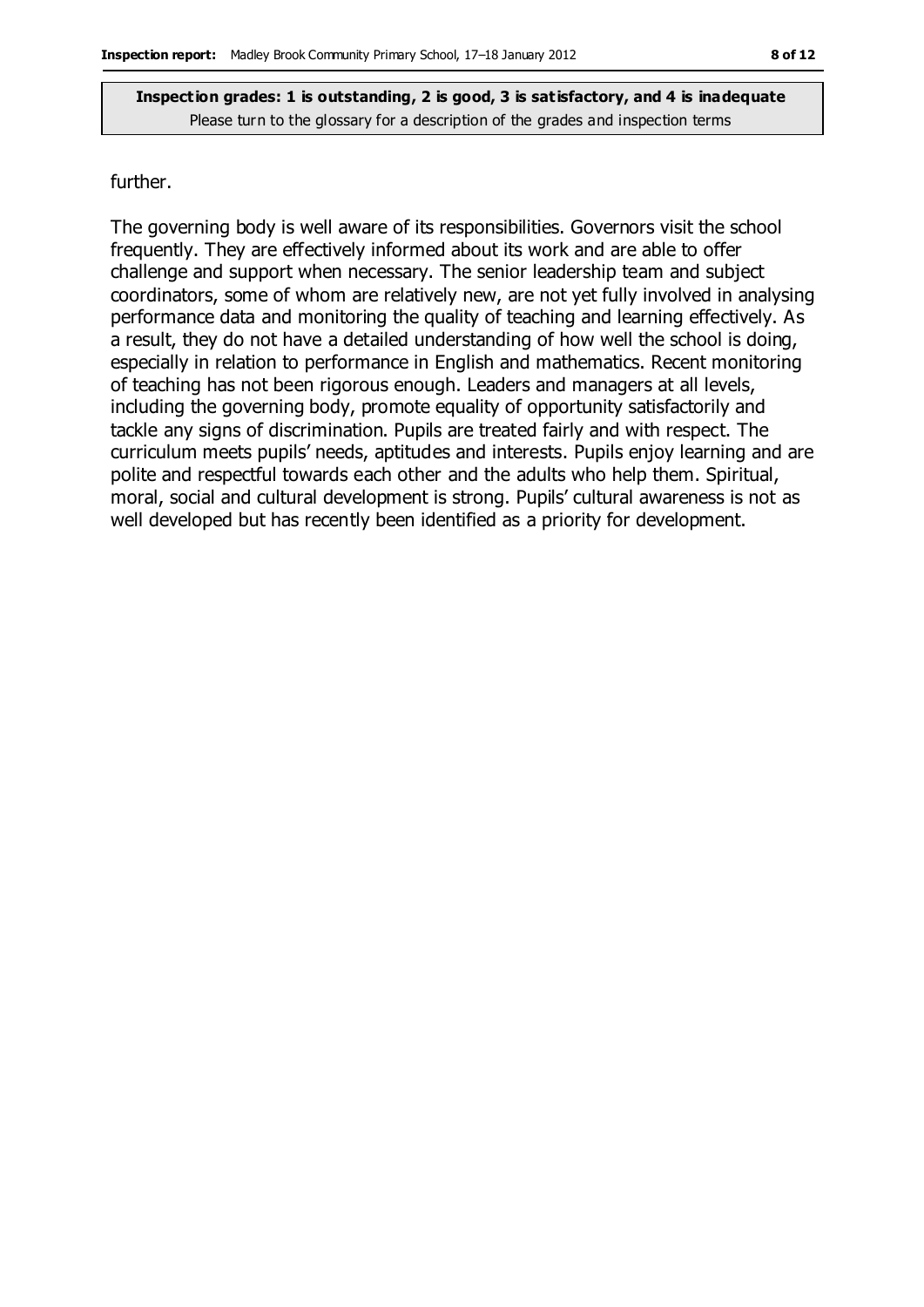# **Glossary**

### **What inspection judgements mean**

| <b>Grade</b> | <b>Judgement</b> | <b>Description</b>                                                                                                                                                                                                               |
|--------------|------------------|----------------------------------------------------------------------------------------------------------------------------------------------------------------------------------------------------------------------------------|
| Grade 1      | Outstanding      | These features are highly effective. An outstanding<br>school provides exceptionally well for all its pupils' needs.                                                                                                             |
| Grade 2      | Good             | These are very positive features of a school. A school<br>that is good is serving its pupils well.                                                                                                                               |
| Grade 3      | Satisfactory     | These features are of reasonable quality. A satisfactory<br>school is providing adequately for its pupils.                                                                                                                       |
| Grade 4      | Inadequate       | These features are not of an acceptable standard. An<br>inadequate school needs to make significant<br>improvement in order to meet the needs of its pupils.<br>Ofsted inspectors will make further visits until it<br>improves. |

### **Overall effectiveness of schools**

|                         | Overall effectiveness judgement (percentage of schools) |      |                     |                   |
|-------------------------|---------------------------------------------------------|------|---------------------|-------------------|
| <b>Type of school</b>   | <b>Outstanding</b>                                      | Good | <b>Satisfactory</b> | <b>Inadequate</b> |
| Nursery schools         | 46                                                      | 46   |                     |                   |
| Primary schools         |                                                         | 47   | 40                  |                   |
| Secondary<br>schools    | 14                                                      | 38   | 40                  |                   |
| Special schools         | 28                                                      | 48   | 20                  |                   |
| Pupil referral<br>units | 15                                                      | 50   | 29                  |                   |
| All schools             |                                                         | 46   | 38                  |                   |

New school inspection arrangements have been introduced from 1 January 2012. This means that inspectors make judgements that were not made previously.

The data in the table above are for the period 1 September 2010 to 31 August 2011 and represent judgements that were made under the school inspection arrangements that were intr oduced on 1 September 2009. These data are consistent with the latest published official statistics about maintained school inspection outcomes (see www.ofsted.gov.uk).

The sample of schools inspected during 2010/11 was not representative of all schools nationally, as weaker schools are inspected more frequently than good or outstanding schools.

Primary schools include primary academy converters. Secondary schools include secondary academy converters, sponsor-led academies and city technology colleges. Special schools include special academy converters and non-maintained special schools.

Percentages are rounded and do not always add exactly to 100.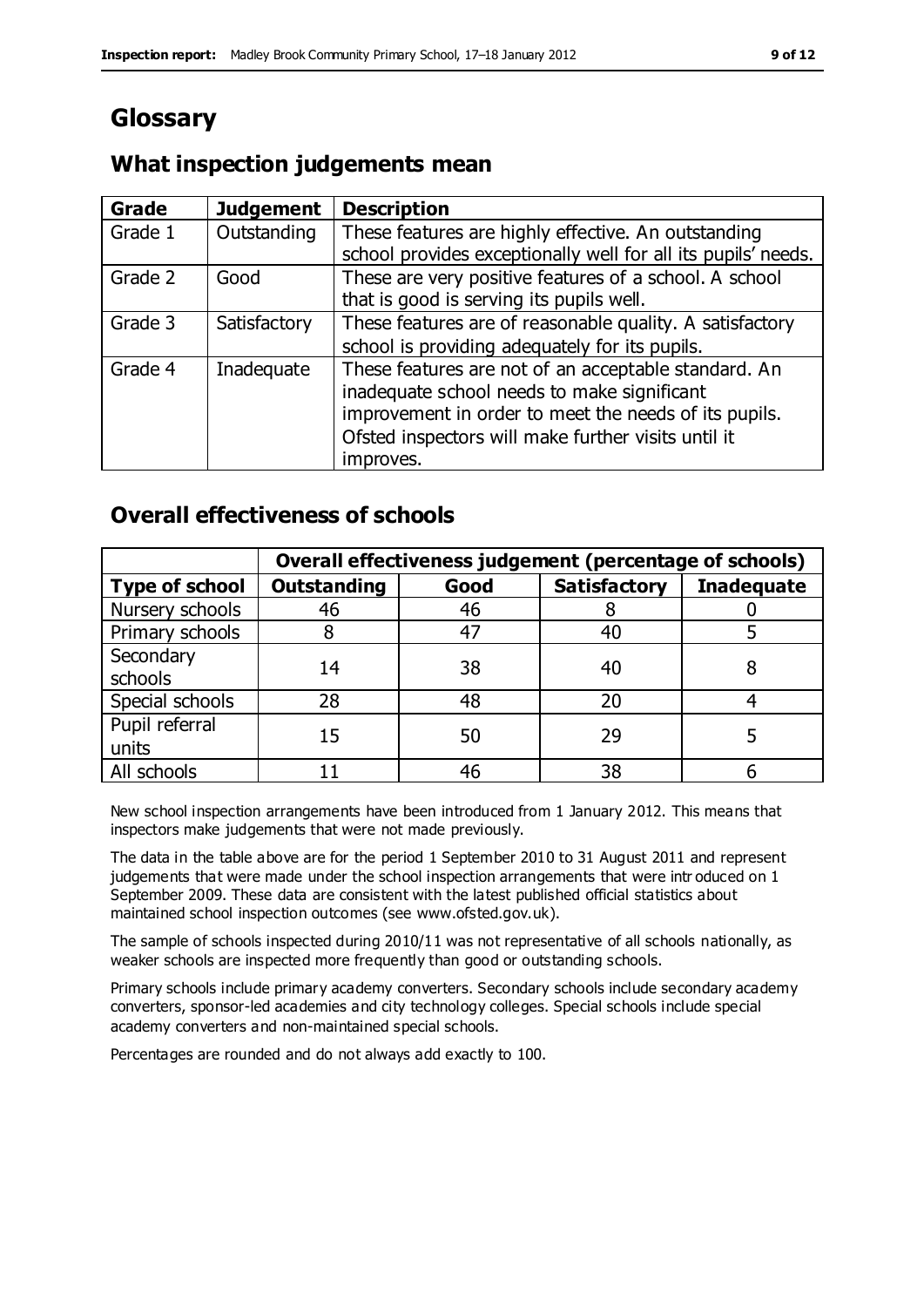# **Common terminology used by inspectors**

| Achievement:                  | the progress and success of a pupil in their<br>learning and development taking account of their<br>attainment.                                                                                                        |
|-------------------------------|------------------------------------------------------------------------------------------------------------------------------------------------------------------------------------------------------------------------|
| Attainment:                   | the standard of the pupils' work shown by test and<br>examination results and in lessons.                                                                                                                              |
| Attendance:                   | the regular attendance of pupils at school and in<br>lessons, taking into account the school's efforts to<br>encourage good attendance.                                                                                |
| Behaviour:                    | how well pupils behave in lessons, with emphasis<br>on their attitude to learning. Pupils' punctuality to<br>lessons and their conduct around the school.                                                              |
| Capacity to improve:          | the proven ability of the school to continue<br>improving based on its self-evaluation and what<br>the school has accomplished so far and on the<br>quality of its systems to maintain improvement.                    |
| Leadership and management:    | the contribution of all the staff with responsibilities,<br>not just the governors and headteacher, to<br>identifying priorities, directing and motivating staff<br>and running the school.                            |
| Learning:                     | how well pupils acquire knowledge, develop their<br>understanding, learn and practise skills and are<br>developing their competence as learners.                                                                       |
| <b>Overall effectiveness:</b> | inspectors form a judgement on a school's overall<br>effectiveness based on the findings from their<br>inspection of the school.                                                                                       |
| Progress:                     | the rate at which pupils are learning in lessons and<br>over longer periods of time. It is often measured<br>by comparing the pupils' attainment at the end of a<br>key stage with their attainment when they started. |
| Safety:                       | how safe pupils are in school, including in lessons;<br>and their understanding of risks. Pupils' freedom<br>from bullying and harassment. How well the school<br>promotes safety, for example e-learning.             |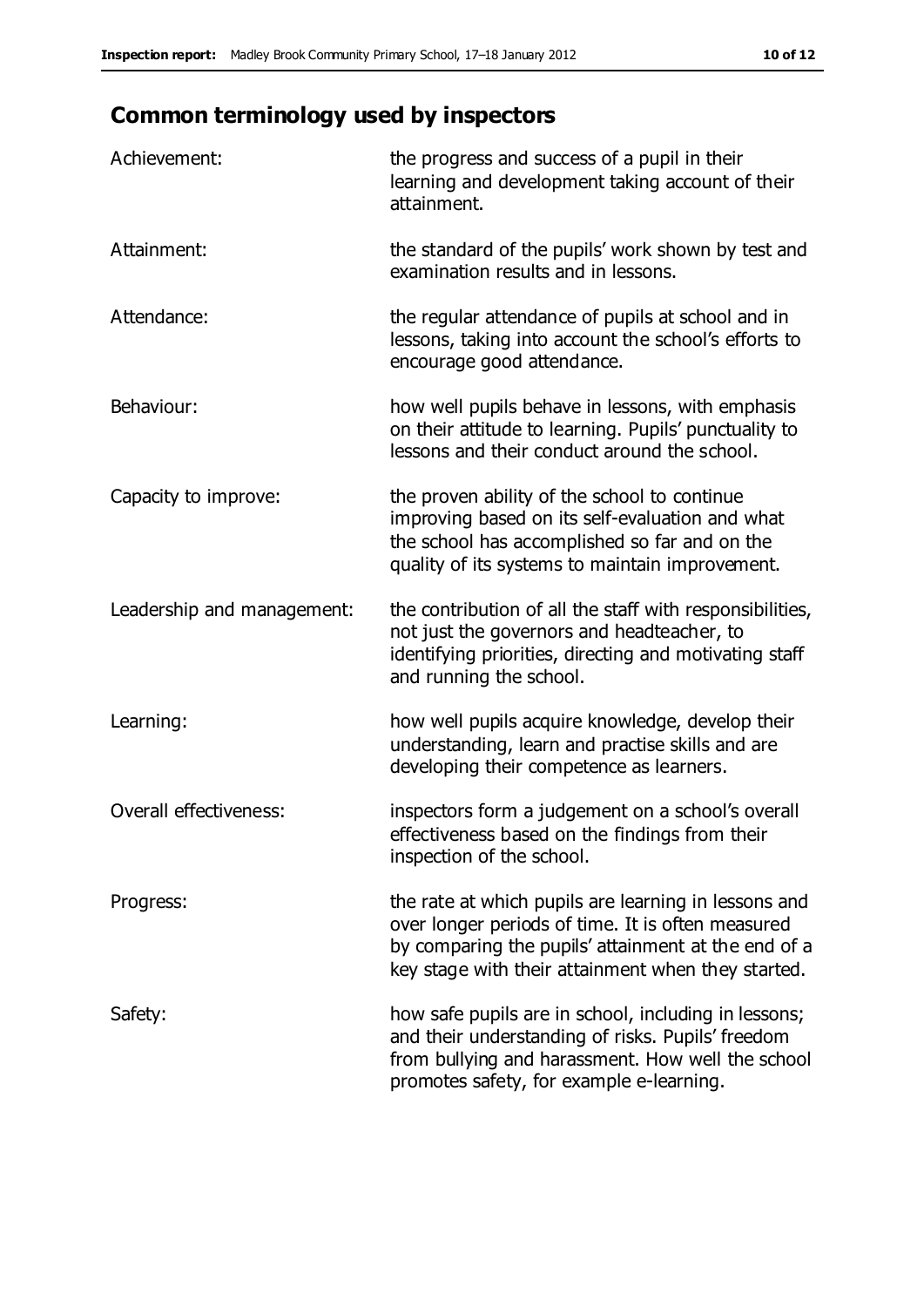#### **This letter is provided for the school, parents and carers to share with their children. It describes Ofsted's main findings from the inspection of their school.**

19 January 2012

Dear Pupils

#### **Inspection of Madley Brook Community Primary School, Witney OX28 1AR**

Thank you for making us so welcome when we came to visit your school. We really enjoyed talking with you and could see from visiting your lessons that most of you enjoy learning. We were especially impressed with the way you behave, which we think is good and sometimes even outstanding. You go to a satisfactory school. We found a number of things that are good, many that are satisfactory and a few which need to be improved.

These are some of the things we found out about your school.

- Children in Nursery and the Reception classes get a good start to their education and achieve well because they are well taught.
- Teaching is satisfactory overall because not enough is good, particularly in Years 3 to 6.
- Learning is satisfactory overall but better in Year 1, Year 2 and Year 5.
- The staff and governors work well together to make your school a welcoming and safe place to learn and play. Those who look after you at home agree that this is so.
- **The** Your parents and carers are pleased with all that the school does to help you.
- You are kind and considerate towards each other and polite and respectful to the adults who help you.
- You work well alongside pupils from the adjoining school who come and join you in lessons.

We have asked the school to do a few things to improve the education you receive.

- Make sure that teachers check that your work is not too hard or too easy.
- Make sure that you know your targets for literacy and numeracy and understand what you need to do to improve and reach them.
- Make sure that the senior staff check more carefully on how well you are doing, especially in literacy and numeracy, so that you all reach higher levels and make good progress, particularly in Years 3 to 6.
- Give you more opportunities to learn about the different religions, beliefs and cultures in modern United Kingdom and beyond.

You too can help by always doing your very best.

Yours sincerely

Nina Bee Lead inspector